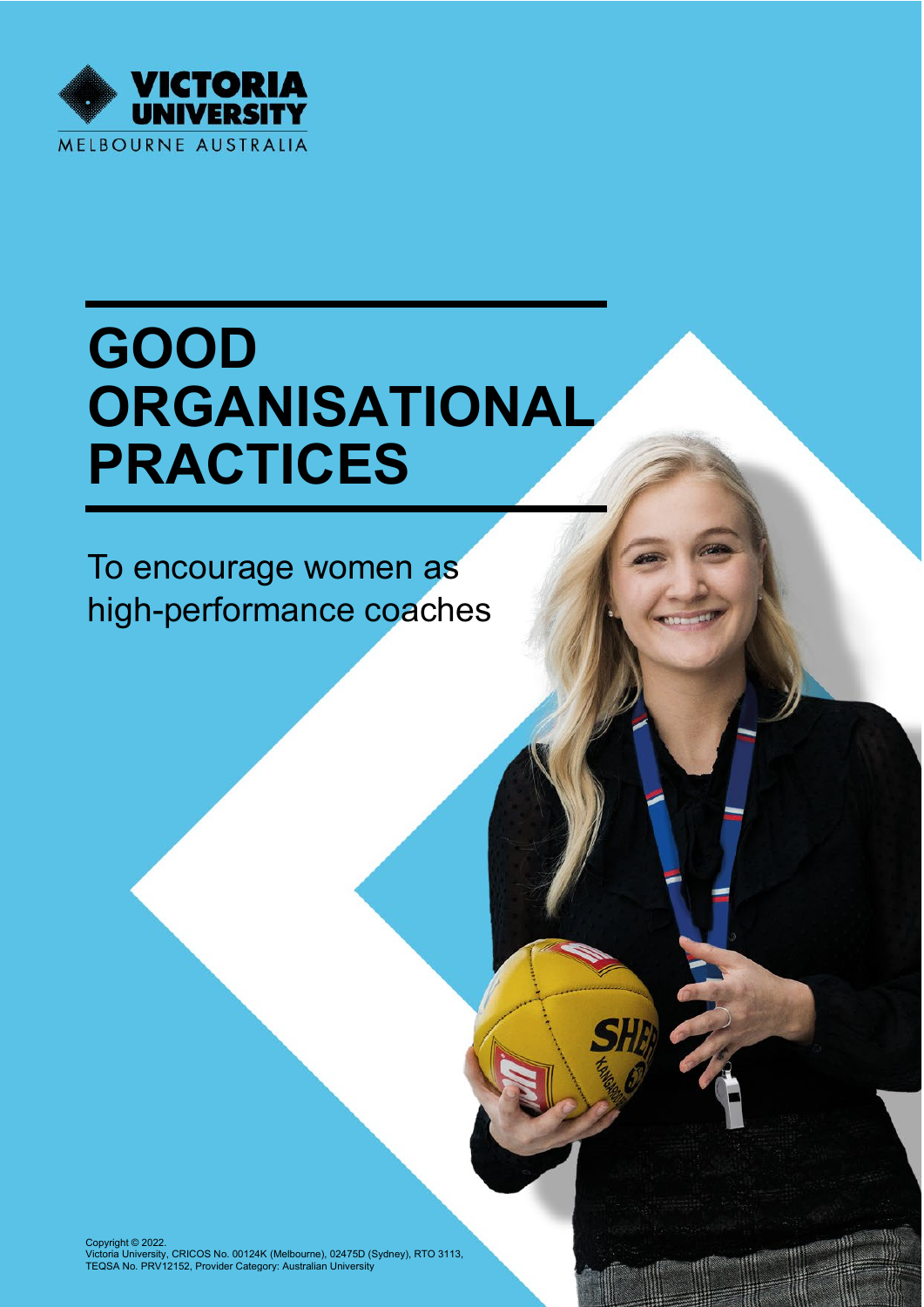

**The dearth of women as high-performance coaches in Australian sport is a concern with statistics reporting only a 15% representation**[i](#page-6-0) **. Globally, statistics present a similar picture with the low percentage of women as high-performance coaches at the national/Olympic level in countries such as the United States, Germany, the United Kingdom, and Canada between 6 to 14%**[ii](#page-6-1) **.**

Despite several decades of research and interventions aimed to attract and retain women as highperformance coaches, similar barriers still exist<sup>[iii](#page-6-2)</sup> today. In particular, organisational practices and behaviours remain notable barriers to grow and retain women in these roles[iv](#page-6-3). Barriers associated with women as high-performance coaches have reached a point of saturation and been well documented. A common recommendation from research to address these barriers is the need for a different approach in order to create change<sup>[v](#page-6-4)</sup>.

# **The Project**

Organisational practices that support women as high-performance coaches needs to be researched, showcased [vi](#page-6-5) and embraced by sport. To assist, the following brief is part of a larger project<sup>[1](#page-1-0)</sup> and presents perspectives from women as high-performance coaches and senior managers across five national sport organisations (NSOs) in Australia on what are good organisational practices. These NSOs<sup>[2](#page-1-1)</sup> were selected from a) the list of NSOs that met the Australian Institute of Sport high-performance 2019 funding criteria and/or a member of The Coalition of Major Professional and Participation Sport, and b) had publicly accessible documents that acknowledge their focus to encourage women as high-performance coaches.

Insights of good organisational practices to attract, develop and retain women as high-performance coaches were gained from interviewing:

> **16 Women as highperformance coaches / Number of years as high-performance coach ranged from two months to 22 years**

**13 Senior managers (including 10 men and 3 women) / Number of years in current role ranged from two months to 11 years**

<sup>1</sup> To examine the strategic organisational practices in sport to advance women as high-performance coaches in Australia. Damien

<span id="page-1-1"></span><span id="page-1-0"></span>Taylor (PhD research candidate), supervisors Professor Clare Hanlon and Dr Andrew Dawson (Victoria University)

<sup>2</sup> For confidentiality reasons these NSOs have not been identified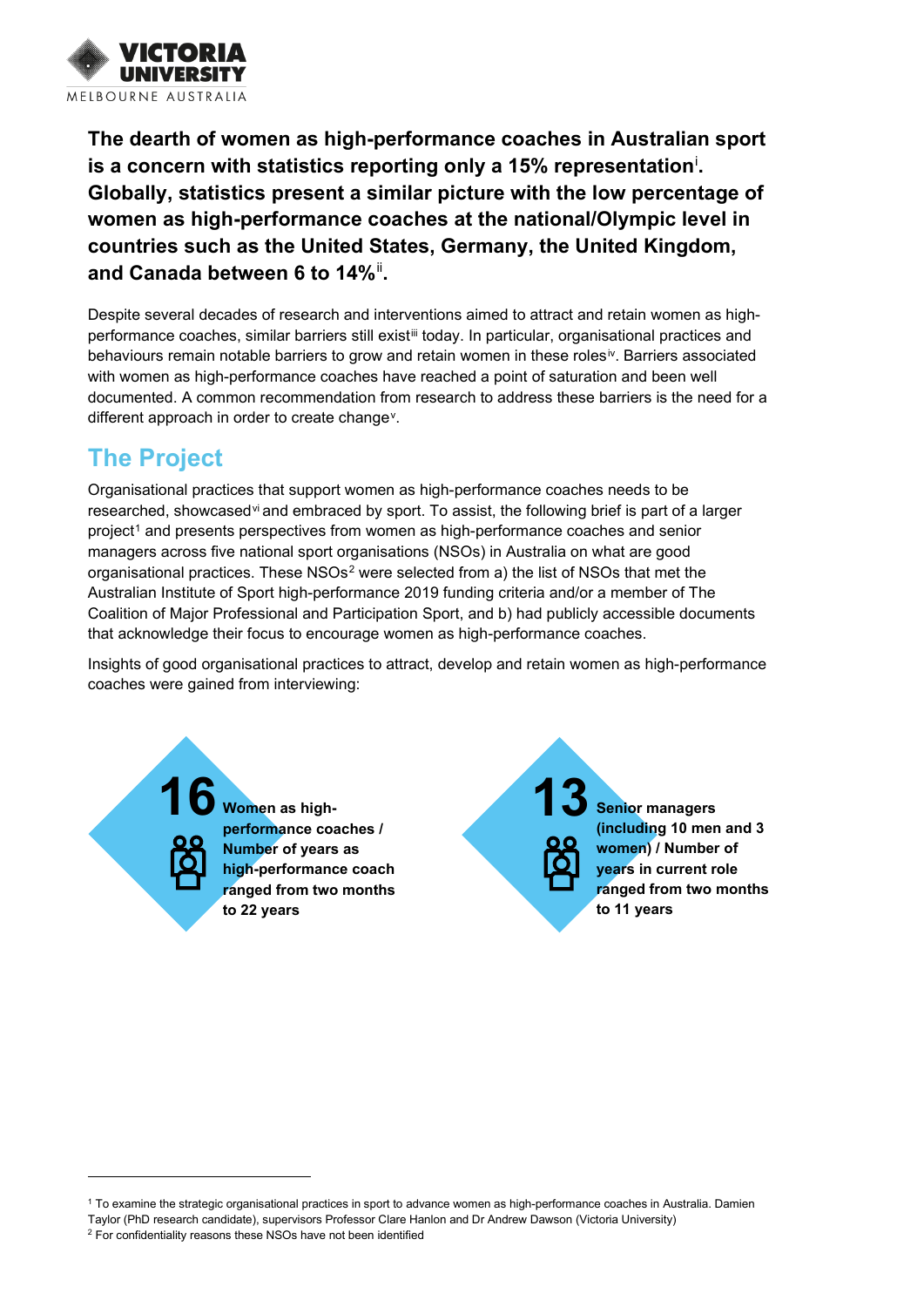

# **What we found**

Common good organisational practices were identified by women as high-performance coaches and senior managers according to attraction, development and retention. A greater number of common attraction practices were reported (n=9) than development or retention practices (n=7). The most common organisational practice identified by women as high-performance coaches related to development: for NSOs to individually tailor professional and personal development for each woman in high-performance coach roles (n=14). Whereas every senior manager identified NSOs to provide clear high-performance coach pathways (attraction) and advocate women as highperformance coaches (retention).

#### **Attraction**

Clear high-performance pathways and recognition of family needs and talent identification were common good practices recognised by both groups. Women as high-performance coaches provided a greater range of good organisational practices related to attraction than senior managers. The provision of opportunities to attend training camps and to coach male and junior high-performance athletes were noted by these women however were not recognised by senior managers.

## $66$

**RECOGNISE FAMILY NEEDS: TO HAVE THAT GENUINE DISCUSSION ABOUT OPPORTUNITY COST AND WHAT'S REQUIRED IN THE ROLE AND HOW IS THAT GOING TO WORK WITH THE FAMILY. BECAUSE IT'S ONLY EVER SEEN AS A REASON WHY YOU CAN'T, NOT AS A WAY OF HOW DO WE MAKE IT WORK.**

 $66$ 

**TALENT IDENTIFICATION: THERE WAS THAT TAP ON THE SHOULDER, WOULD YOU BE INTERESTED? AND THEN, I WENT, WELL I'LL GO AND PUT MY HAT IN THE RING AND THEN GOT THE JOB. AND THAT'S HOW I STARTED. AND THEN, ONCE I DID THAT, THERE WAS THIS REALIZATION OF I'M NOT GOING TO BE A WORLD CHAMPION ATHLETE, BUT MAYBE I CAN BE A WORLD CHAMPION COACH.**

(Woman as high-performance coach)

(Senior manager)

 $66$ 

"

| <b>GOOD ORGANISATIONAL PRACTICES</b> | <b>WOMEN AS COACHES</b> | <b>SENIOR MANAGERS</b> |
|--------------------------------------|-------------------------|------------------------|
| Recognise family needs               | 13                      | 9                      |
| <b>Talent identification</b>         | 11                      | 11                     |
| Clear HP career pathways             | 10                      | 13                     |
| Genuine recognition as a HP coach    | 9                       | 9                      |
| Attend training camps                | $\overline{7}$          | $\mathbf 0$            |
| Showcase successful HP coaches       | 6                       | 6                      |
| Scholarships                         | 6                       | $\overline{4}$         |
| Coach male HP athletes               | 4                       | 0                      |
| Coach junior HP athletes             | 3                       | $\Omega$               |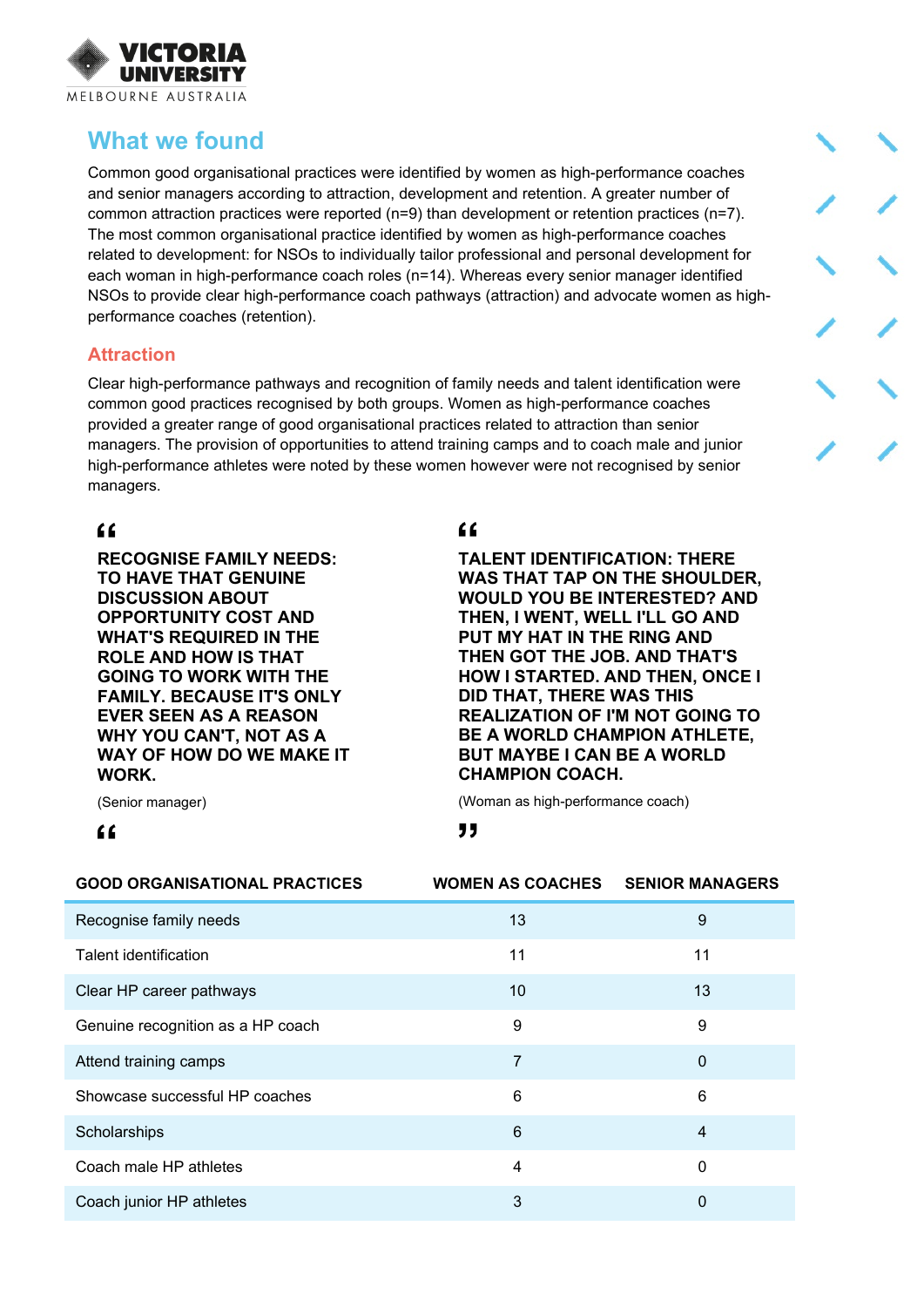

#### **Development**

Similar perceptions were identified by the two groups on good organisational practices related to the development of women as high-performance coaches. In particular for NSOs to individually tailor professional and personal development for each woman in high-performance coach roles. The majority of senior managers identified the need for NSOs to listen, learn and act on the needs of women as high-performance coaches and to enable women-only high-performance coaching courses.

## $66$

**INDIVIDUALLY TAILORED DEVELOPMENT: MORE DEVELOPMENT. PERSONAL DEVELOPMENT NOT ONLY SPORT SPECIFIC.**

(Woman as high-performance coach)

 $66$ 

#### $66$

**SAFE ENVIRONMENTS FOR DEVELOPMENT: CREATING AN ENVIRONMENT WHERE IT'S OKAY TO SPEAK UP, HAVE YOUR VOICE HEARD, NOT FEEL LIKE YOU'RE GOING TO GET RIDICULED, AND YOU CAN MAKE MISTAKES. I THINK THAT'S A REALLY IMPORTANT ASPECT OF GROWING AS A COACH.**

(Senior manager)

#### $66$

| <b>GOOD ORGANISATIONAL PRACTICES</b> | <b>WOMEN AS COACHES</b> | <b>SENIOR MANAGERS</b> |
|--------------------------------------|-------------------------|------------------------|
| Individually tailored development    | 14                      | 10                     |
| AIS led programs                     | 10                      | 8                      |
| <b>Mentors</b>                       | 8                       | 5                      |
| Safe environments                    | 6                       | 6                      |
| Listen, learn and act on needs       | 6                       | 9                      |
| International development programs   | 6                       | 5                      |
| Women-only courses                   | 5                       | 8                      |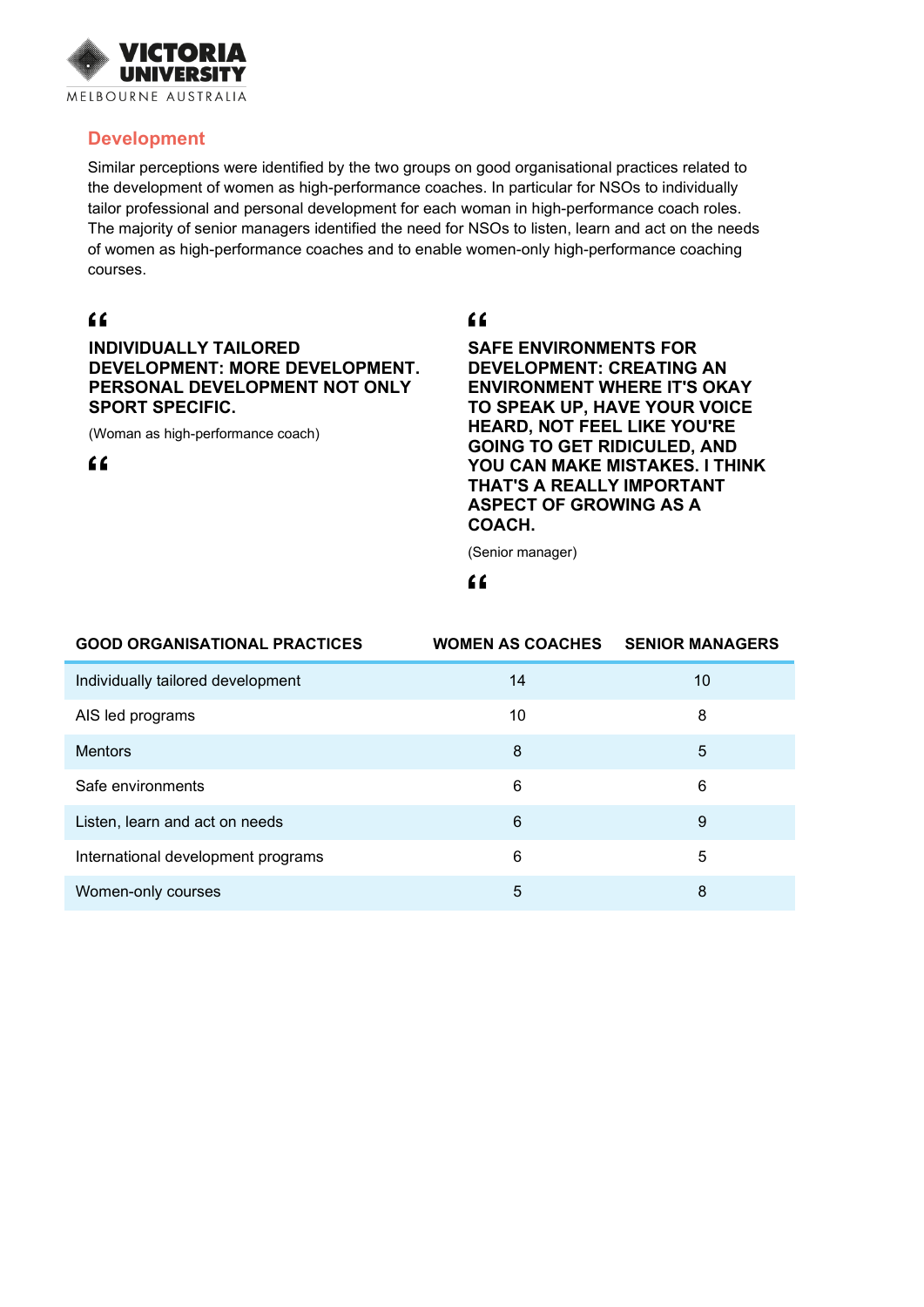

#### **Retention**

Four good retention practices for NSOs to conduct were commonly identified by women as highperformance coaches including: communicating, listening and supporting; encouraging peer networks; recognising the demands associated with motherhood and family roles; and advocating women as high-performance coaches. Every senior manager recognised a good retention practice was when NSOs advocate women as high-performance coaches. The provision of achievable career pathways to advance women in these coaching roles was a retention practice identified by the senior managers (n=3) however not by the women as high-performance coaches.

### $66$

**ADVOCATE WOMEN AS HP COACHES: BEING DELIBERATE WITH OUR INTENT… YOU NEED TO BE HAVING THE CONVERSATIONS INTERNALLY AND ACTUALLY WORKING ON CHANGING PEOPLE'S INTERNAL BEHAVIOUR. IF OUR SPORT IS GOING TO BE LIVING AS WHAT IT SAYS, ALL OUR PEOPLE NEED TO BE ADVOCATES.**

#### $\epsilon$

#### **MOTHERHOOD AND FAMILY ROLE: IF WE WANT TO PROVIDE A CAREER PATH FOR WOMEN WITHIN COACHING, WE NEED FLEXIBLE CONDITIONS TO WORK AROUND FAMILY LIVES.**

(Woman as high-performance coach)

 $66$ 

(Senior manager)

#### $66$

| <b>GOOD ORGANISATIONAL PRACTICES</b> | <b>WOMEN AS COACHES</b> | <b>SENIOR MANAGERS</b> |
|--------------------------------------|-------------------------|------------------------|
| Communicate, listen and support      | 13                      | 9                      |
| Peer networks                        | 13                      | 9                      |
| Recognise motherhood and family role | 13                      | 7                      |
| Advocate women as HP coaches         | 12                      | 13                     |
| Coach support                        | 8                       | 2                      |
| Financial support                    | 6                       |                        |
| Achievable career pathways           | 0                       | 3                      |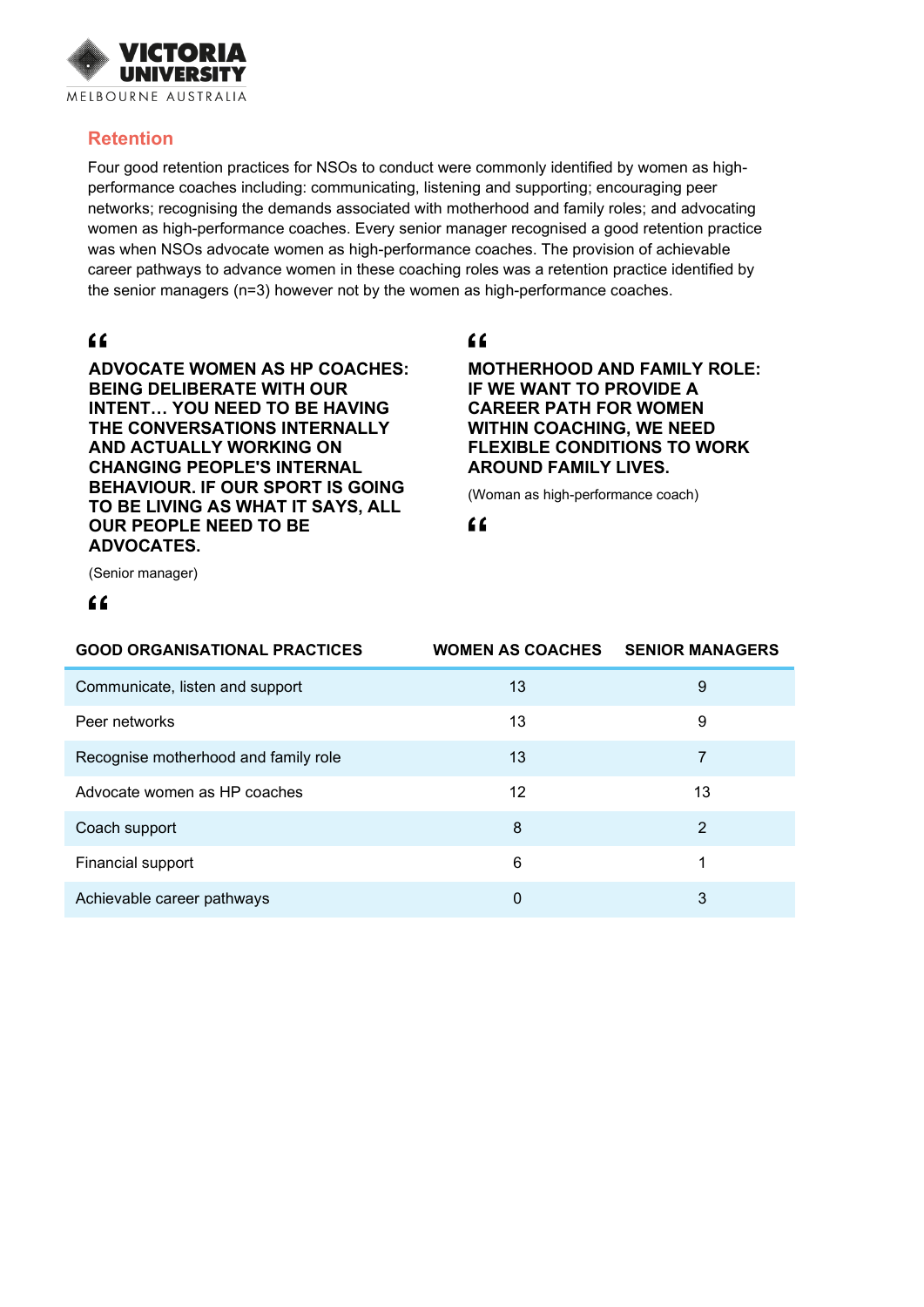

#### **Final Comments**

- ◆ To encourage women as high-performance coaches there is a need to embrace good organisational practices focused on attraction, development and retention
- The 23 good organisational practices identified in this brief provide a resource for senior managers to reflect on their practices targeted to women as high-performance coaches
- $\bullet$  It is important to be mindful that what women as high-performance coaches perceive as good organisational practices may not necessarily be perceived by senior managers
- ♦ Prior to the development of strategies and high-performance plans, there is a need to gain the 'voice' of upcoming and current women as high-performance coaches on what are deemed good attraction, development and retention practices
- National data on the length women stay as high-performance coaches would be interesting to gain. In doing so would identify if greater emphasis is required on development and/or retention practices rather than attraction practices

## **Next Steps**

A different approach to what has been enacted upon to attract, develop and retain women as high-performance coaches is required. We hope the insights provided in this brief stimulate thought and action. What are you doing to help?